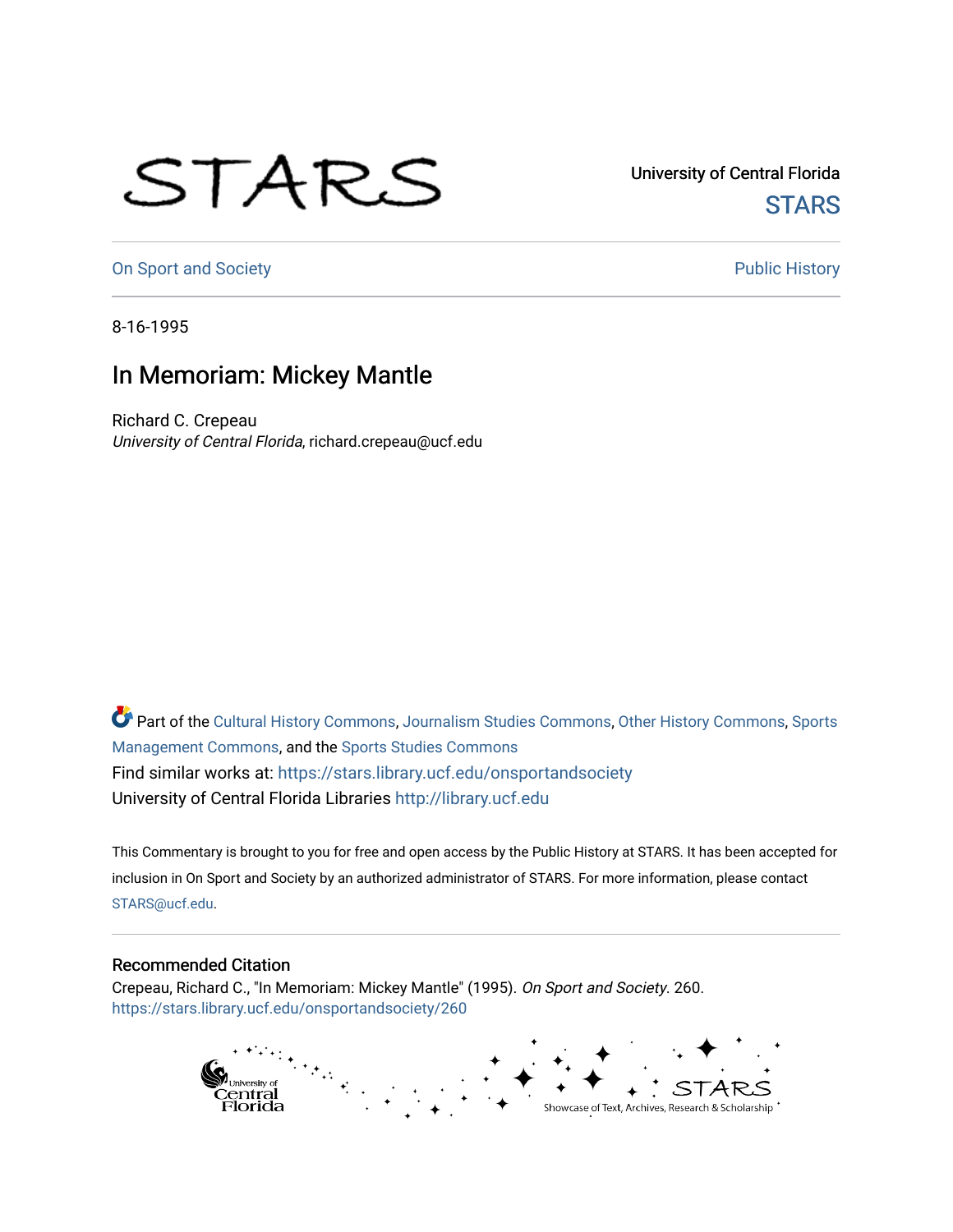## SPORT AND SOCIETY FOR ARETE August 16, 1995

It was just a few weeks ago that we went through the spectacle of Mickey Mantle's liver transplant which gave us a preview of the sort of emotional outpouring that would come at his death. At the time the surgery seemed to be a success and there was hope that Mickey would survive. We now know that this was not to be, as the cancer spread quickly throughout Mickey's body. His doctors tell us that they have never seen such a virulent form of cancer as it moved with incredible speed. But then with Mickey nothing was ordinary.

His entire career was marked by the extraordinary, from the enormity of his home runs to his speed in the field Mickey Mantle was beyond all the rest. For the successor to Joe DiMaggio in center-field anything less would have been unacceptable to Yankee fans, and indeed in the early years Mickey was regarded by some as a bumpkin from Oklahoma who was a silly pretender to the throne. But not for long.

In a city in which center fielders of extraordinary talent seemed commonplace, Mickey eventually transcended them all, in legend, if not on the field. Duke Snider in Brooklyn and Willie Mays with the Giants had their loyal supporters in the unending debate over who was better, Mickey, Willie or the Duke. The debate was settled when the Duke left for LA with the Dodgers, and Mays headed West to the City by the Bay where his greatness was never fully appreciated. That left New York to Mantle and the Yankees. Mickey owned New York and he was loved deeply by Yankee fans everywhere. The Yankees were New York and loved or hated around the country.

Major league baseball came to my hometown in 1961 and when the Yanks came to Minneapolis to play the Twins it was always difficult to know which was the home team. At least half the crowd were Yankee fans. They cheered lustily for the Bronx Bombers, and never louder than when Mickey came to the plate. He was easily the most popular player to step to the plate in those years in the Twin Cities, surpassing even the hometown hero Harmon Killebrew.

Over the past several days millions of words have been written about the achievements of Mickey Mantle, many have commented on him as a player, a hero, a human being, and a tragic figure. All of these Mickey Mantle's are a part of his greatness and help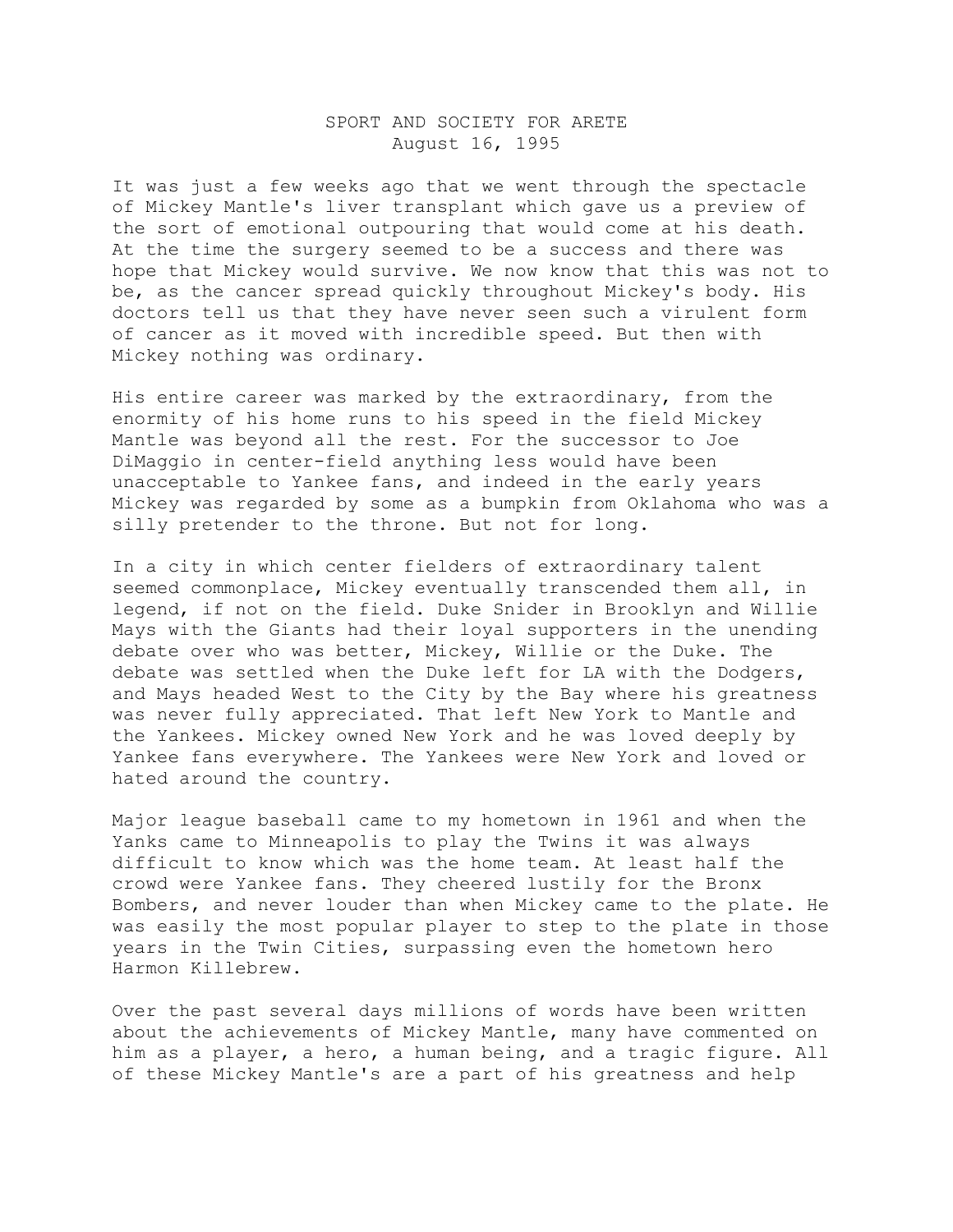explain why there has been such an outpouring of affection for him.

Six weeks ago Robert Lipsyte writing in The New York Times recalled that Mantle was a hero to those white male fans who came to sports consciousness in the Fifties. Lipsyte believes that Mantle perfectly played out the myth of the cold war icon, the shy westerner who played through pain. He also was the player who embodied the cool of the fifties, so cool in fact that he was offended by the style of Pete Rose. It was Mantle who hung the term "Charlie Hustle" on Pete, and it was not meant to be a compliment.

He was playing in a time when his flaws did not seem important. Media scrutiny wasn't a part of the sports scene. Mickey Mantle was a Yankee, the best Yankee, and every year he seemed to be in the World Series and seemed to perform at his best on center stage. He was the simple country boy who made it big in the city, an American hero from the heartland. Nothing else mattered. The Fifties was a simpler time without shades of gray, when heroes did not have flaws. It was a time of contrived innocence and Mantle was its idol.

When Jim Bouton unloaded in his now classic book Ball Four, and Mantle was revealed as a drunk, a womanizer, and a very unpleasant human being who could be extremely cruel to teammates and fans, it was Bouton who was chastised by the baseball commissioner and the public, not the Mick. Mantle banging bus doors on the hands of small boys, or rudely and crudely refusing to sign autographs, Mantle drunk and out of control, was not the Mantle of the sports pages of the Fifties, and Mantle's fans didn't want to hear it.

It was also a time when baseball was a sport and a game, not a business, we are told. But of course it was a business, but one in which owners took home the profits paying players whatever they felt like paying them. It was the good old days of the reserve clause when Mantle could be told after an average year for him, which was a great year for anyone else, that he didn't measure up to expectations and therefore would have his pay cut. And there was nothing the Mick or anyone else could do about it. The owners were in total control of the players.

Those who today mourn the passing of Mickey Mantle and long for those good old days should remember not only the dark side of Mickey Mantle and the state of baseball in the Fifties, but